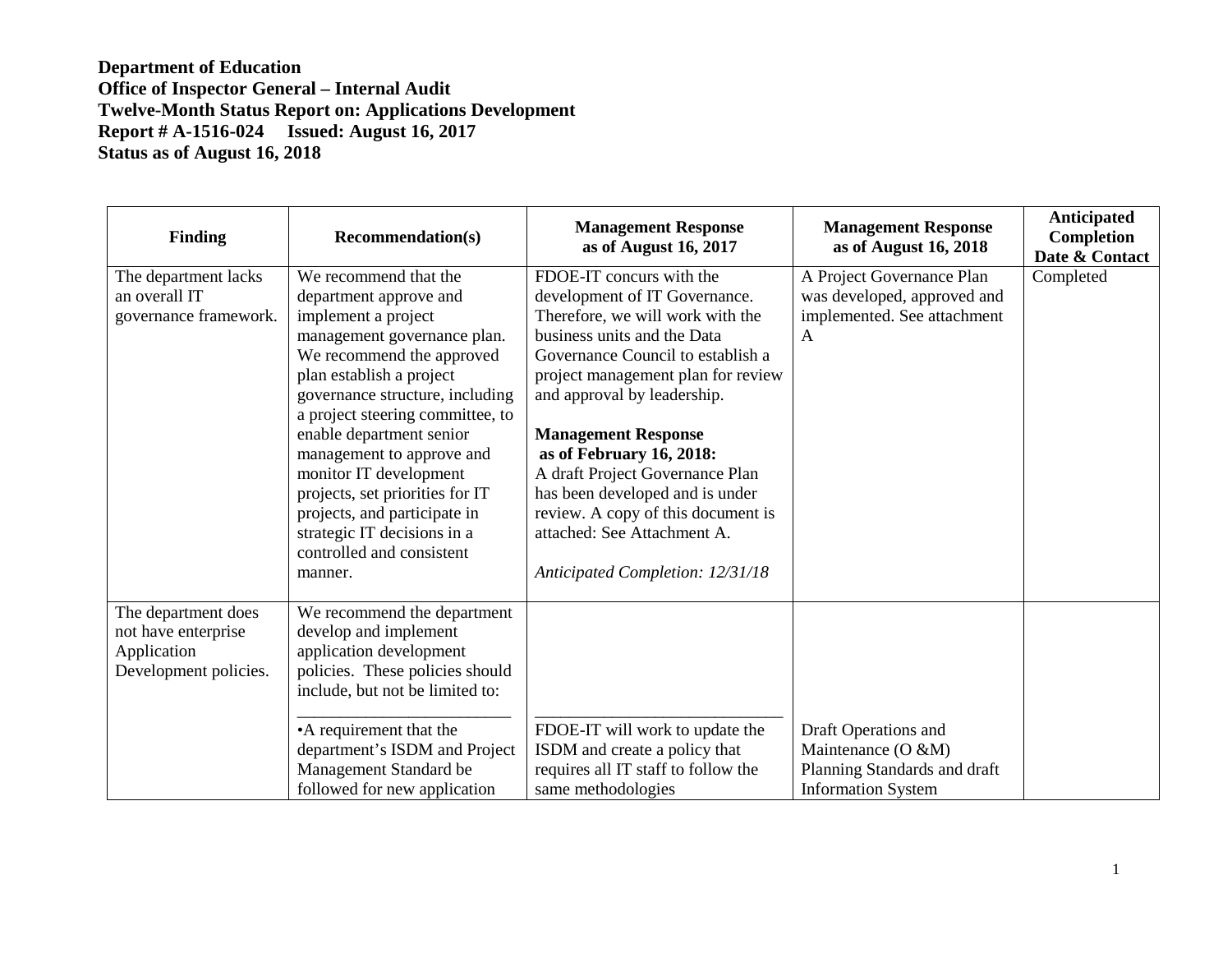| <b>Finding</b> | <b>Recommendation(s)</b>                                                                                                                                                                                                                            | <b>Management Response</b><br>as of August 16, 2017                                                                                                                                                                                                                                                                 | <b>Management Response</b><br>as of August 16, 2018                                                                                                                                            | Anticipated<br>Completion<br>Date & Contact                      |
|----------------|-----------------------------------------------------------------------------------------------------------------------------------------------------------------------------------------------------------------------------------------------------|---------------------------------------------------------------------------------------------------------------------------------------------------------------------------------------------------------------------------------------------------------------------------------------------------------------------|------------------------------------------------------------------------------------------------------------------------------------------------------------------------------------------------|------------------------------------------------------------------|
|                | development projects and major<br>modifications to existing<br>applications;                                                                                                                                                                        | <b>Management Response</b><br>as of February 16, 2018:<br>Draft policy and ISDMs for both<br>project and O&M activities have<br>been developed and are routing for<br>review/approval. Copies of these<br>documents are attached.<br>Anticipated Completion: 12/31/18                                               | Development Methodology<br>(ISDM) have been developed,<br>reviewed and returned for<br>revisions. Revisions were<br>made. Currently, documents<br>are under review. See<br>attachments B and C | Anticipated<br>Completion:<br>12/31/18<br>Antionette<br>Williams |
|                | • Definitions for projects,<br>application modifications, and<br>maintenance tasks, including<br>criteria for differentiating major<br>application modifications from<br>routine application maintenance<br>tasks (ex: risk, hours,<br>complexity); | FDOE-IT will create project<br>definitions vs maintenance task.<br><b>Management Response</b><br>as of February 16, 2018:<br>A draft Project Management Policy<br>has been developed and is under<br>review. A copy of this document is<br>attached. See<br><b>Attachment B</b><br>Anticipated Completion: 12/31/18 | Draft Project Management<br>Policy has been routed for Sr.<br>Leadership review. See<br>Attachment D                                                                                           | Anticipated<br>Completion:<br>12/31/18<br>Antionette<br>Williams |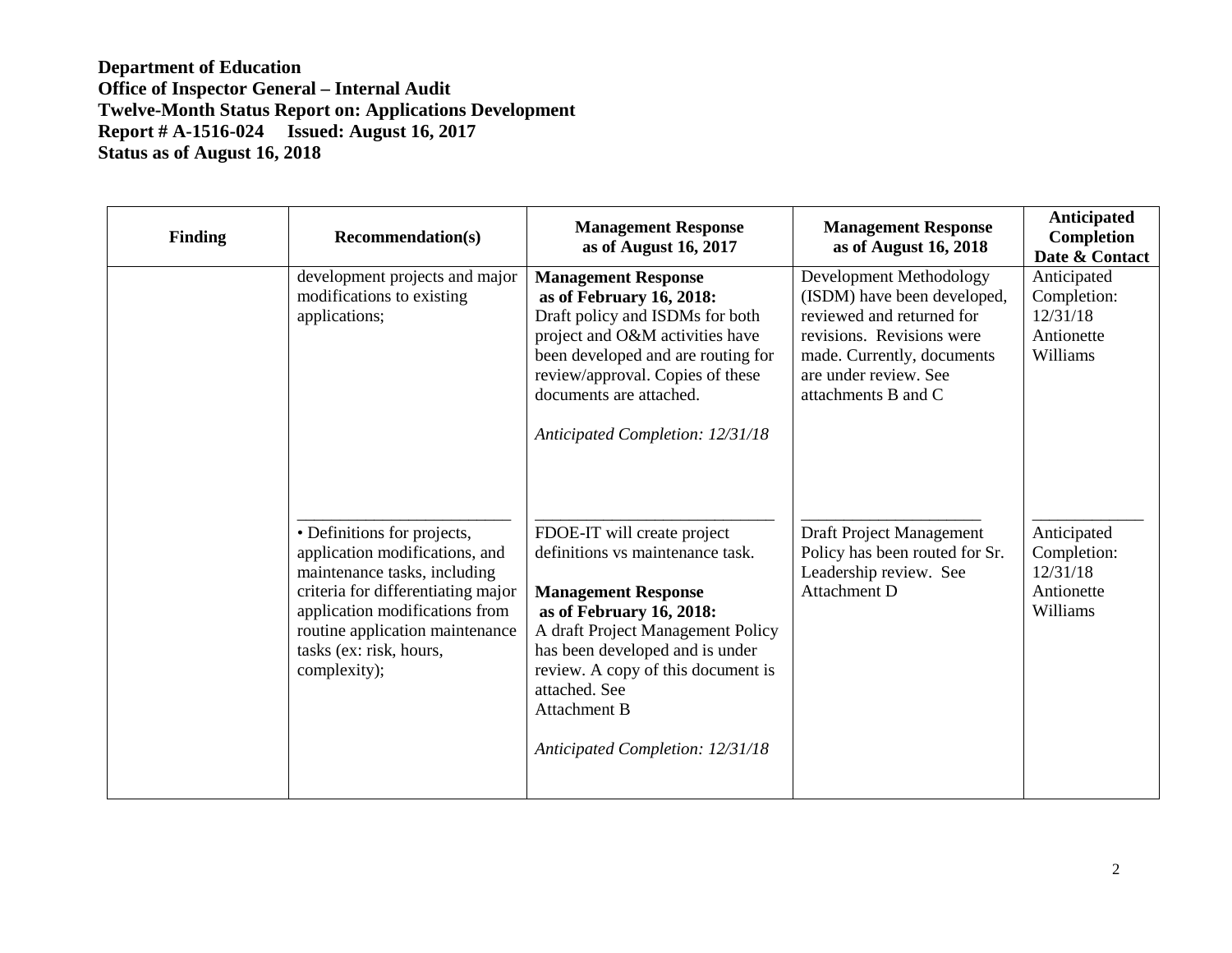| <b>Finding</b> | <b>Recommendation(s)</b>                                                                                                                                                           | <b>Management Response</b><br>as of August 16, 2017                                                                                                                                                                                                                                                                                                                                                                             | <b>Management Response</b><br>as of August 16, 2018                                                                                                                                                                                               | Anticipated<br>Completion<br>Date & Contact |
|----------------|------------------------------------------------------------------------------------------------------------------------------------------------------------------------------------|---------------------------------------------------------------------------------------------------------------------------------------------------------------------------------------------------------------------------------------------------------------------------------------------------------------------------------------------------------------------------------------------------------------------------------|---------------------------------------------------------------------------------------------------------------------------------------------------------------------------------------------------------------------------------------------------|---------------------------------------------|
|                | • Direction for establishing<br>which projects must go through<br>the governance process;                                                                                          | FDOE-IT will develop guidelines<br>that identify which projects will<br>require governance process.<br><b>Management Response</b><br>as of February 16, 2018:<br>The following draft documents have<br>been developed and are under<br>review: Project Governance Plan,<br>Project Management Standard and<br>Project Management Standard-<br>Contractor-Managed. Copies of<br>these documents are attached. See<br>Attachments | The Project Governance Plan<br>and Project Management<br>Standard have been approved.<br>See attachments A and E. Note<br>that the Project Management<br>Standard-Contractor-Managed<br>has been combined into the<br>Project Management Standard | Completed                                   |
|                | • A requirement that all new<br>projects or major application<br>modifications be assigned an<br>applications development<br>manager who has knowledge<br>over the subject matter; | Anticipated Completion: 12/31/18<br>FDOE-IT will establish a standard<br>requiring that new projects and<br>major application modifications be<br>assigned to application<br>knowledgeable subject matter.                                                                                                                                                                                                                      | <b>Established Assignments of</b><br><b>Business Analyst and</b><br>Development have been<br>completed                                                                                                                                            | Completed                                   |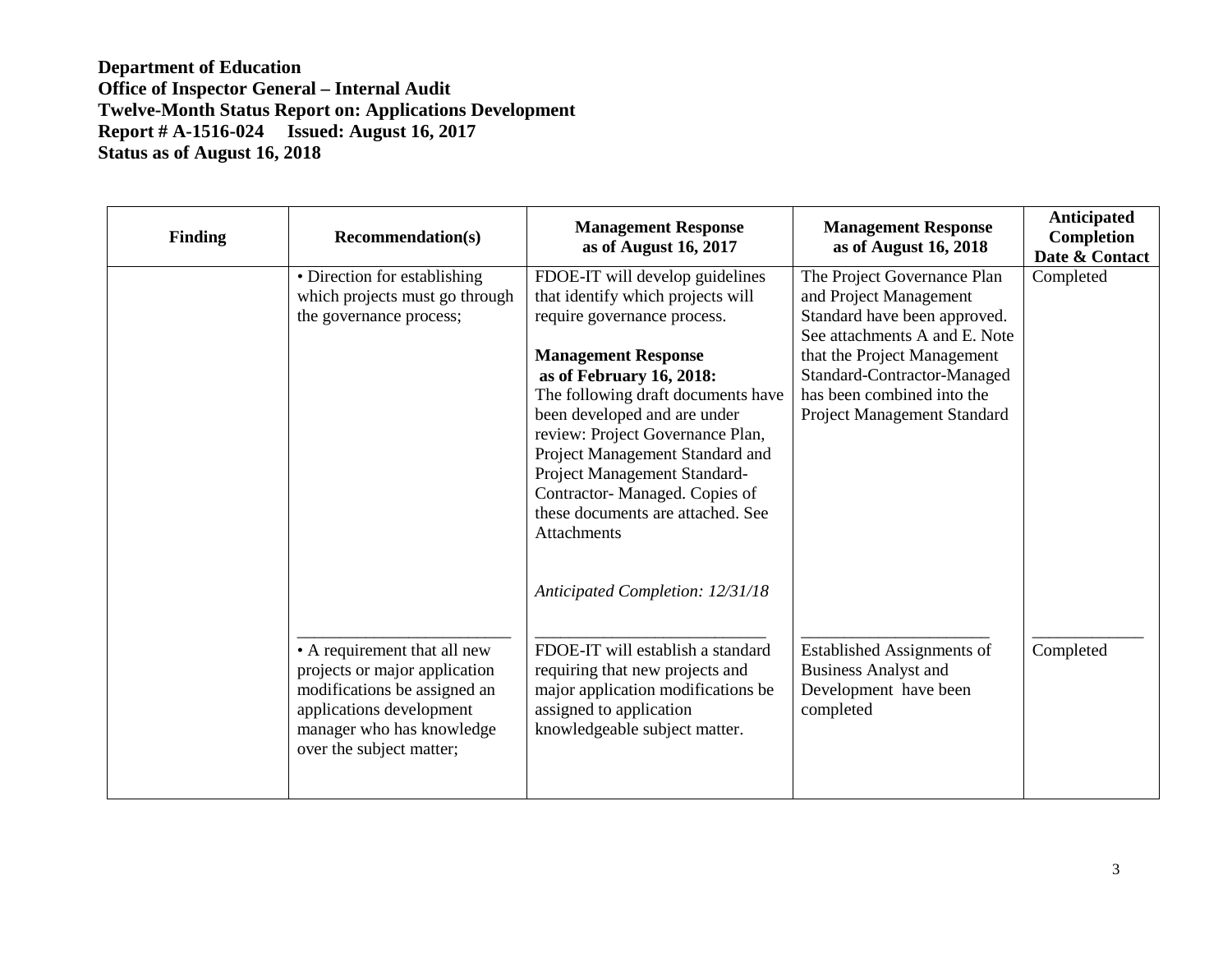| <b>Finding</b> | <b>Recommendation(s)</b>                                                                                     | <b>Management Response</b><br>as of August 16, 2017                                                                                                                                                                                                                                                                                                                                                                                                                  | <b>Management Response</b><br>as of August 16, 2018                                                                                                                                                                                                                                                                                                                                                                                                                                                                                                                                                                                                                                             | Anticipated<br>Completion<br>Date & Contact |
|----------------|--------------------------------------------------------------------------------------------------------------|----------------------------------------------------------------------------------------------------------------------------------------------------------------------------------------------------------------------------------------------------------------------------------------------------------------------------------------------------------------------------------------------------------------------------------------------------------------------|-------------------------------------------------------------------------------------------------------------------------------------------------------------------------------------------------------------------------------------------------------------------------------------------------------------------------------------------------------------------------------------------------------------------------------------------------------------------------------------------------------------------------------------------------------------------------------------------------------------------------------------------------------------------------------------------------|---------------------------------------------|
|                | • A requirement that an ADR<br>form be used to initiate new<br>projects or application<br>modifications; and | FDOE-IT will establish an internal<br>policy governing the initiation of<br>new projects and application<br>modifications and the use of ADR<br>forms.<br><b>Management Response</b><br>as of February 16, 2018:<br>Initial meetings have begun on<br>development of this<br>policy/procedure.<br>The ADR form has been developed,<br>and initial meetings have begun on<br>development of this policy. A copy<br>of this document is attached.<br>Attachment Ia &Ib | Draft Operations and<br>Maintenance (O &M)<br>Planning Standards and draft<br><b>Information System</b><br>Development Methodology<br>(ISDM) have been developed,<br>reviewed and returned for<br>revisions. Revisions were<br>made. Currently, documents<br>are under review. See<br>attachments B and C<br>A copy of the ADR Form was<br>previously submitted to IG's<br>Office. A draft Operations and<br>Maintenance (O &M)<br>Planning Standards and draft<br><b>Information System</b><br>Development Methodology<br>(ISDM) have been developed,<br>reviewed and returned for<br>revisions. Revisions were<br>made. Currently, documents<br>are under review. See<br>attachments B and C. | Anticipated<br>Completion:<br>12/31/18      |
|                |                                                                                                              | Anticipated Completion: 6/30/18                                                                                                                                                                                                                                                                                                                                                                                                                                      |                                                                                                                                                                                                                                                                                                                                                                                                                                                                                                                                                                                                                                                                                                 |                                             |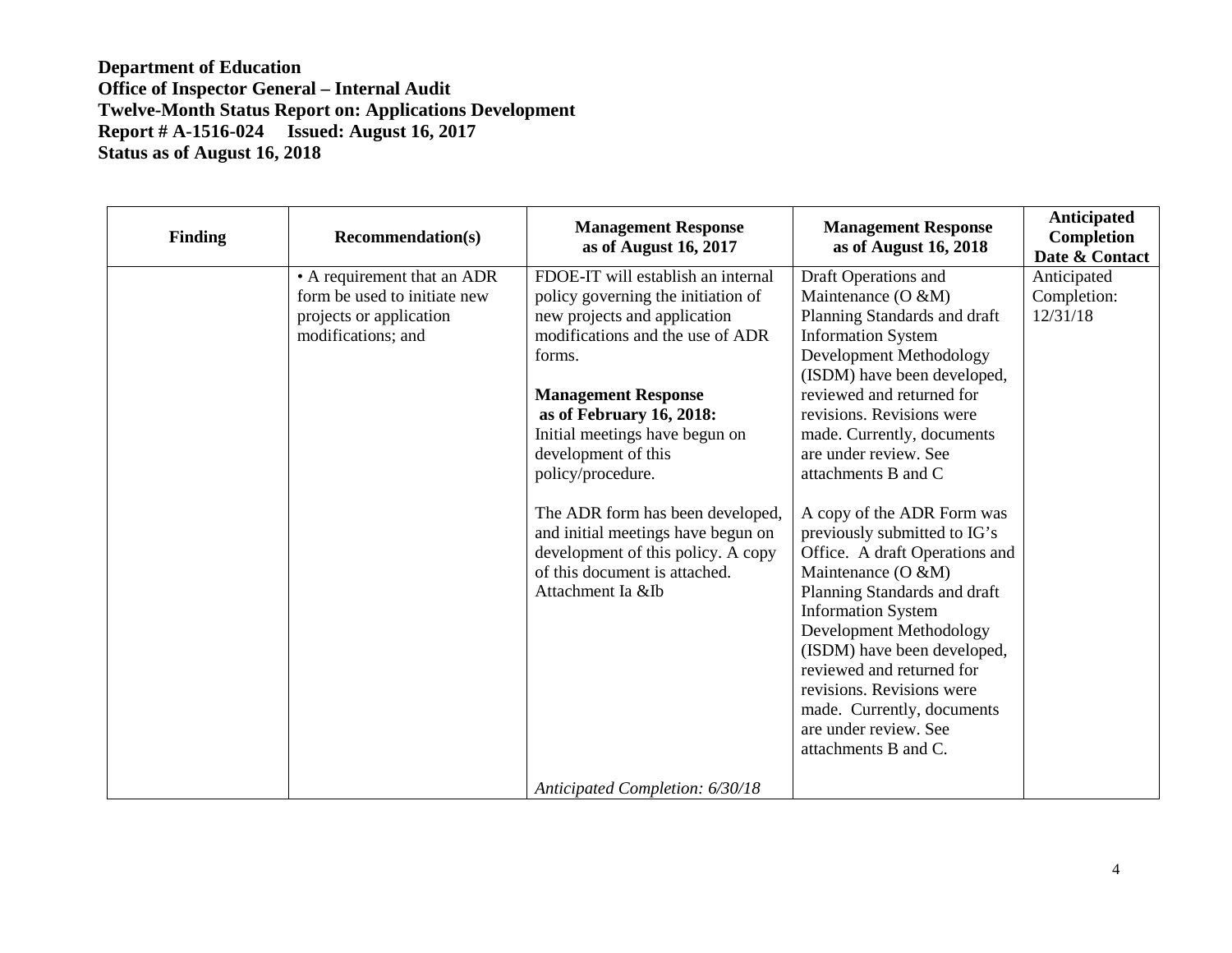| <b>Finding</b> | <b>Recommendation(s)</b>                                                                                                                                                                                                                                                                                              | <b>Management Response</b><br>as of August 16, 2017                                                                                                                                                                                                                                               | <b>Management Response</b><br>as of August 16, 2018                                                                                                                                                                                                | Anticipated<br>Completion<br>Date & Contact                      |
|----------------|-----------------------------------------------------------------------------------------------------------------------------------------------------------------------------------------------------------------------------------------------------------------------------------------------------------------------|---------------------------------------------------------------------------------------------------------------------------------------------------------------------------------------------------------------------------------------------------------------------------------------------------|----------------------------------------------------------------------------------------------------------------------------------------------------------------------------------------------------------------------------------------------------|------------------------------------------------------------------|
|                | • Cost estimation guidelines.                                                                                                                                                                                                                                                                                         | FDOE-IT will develop specific<br>guidelines for applying cost<br>estimates                                                                                                                                                                                                                        | A Service Level Agreement<br>was developed and previously<br>submitted to the IG's office                                                                                                                                                          | Completed                                                        |
|                |                                                                                                                                                                                                                                                                                                                       | <b>Management Response</b><br>as of February 16, 2018:<br>DTI has created Service Level<br>Agreements for each division to<br>outline planned work at the<br>beginning of the Fiscal Year. A<br>copy of this document is attached.<br>Attachment J<br>Anticipated Completion: 6/30/18             |                                                                                                                                                                                                                                                    |                                                                  |
|                | We further recommend OADS<br>consult with the other divisions<br>and offices to update the current<br>SDLC methodology and<br>implement it department-wide.<br>The revised SDLC should<br>consider the various approaches<br>to system implementation<br>(build from scratch, purchase<br>commercial software (COTS), | FDOE-IT will work to update the<br>ISDM and create a policy that<br>requires all IT staff to follow the<br>same methodologies<br><b>Management Response</b><br>as of February 16, 2018:<br>Draft policy and ISDMs for both<br>project and O&M activities have<br>been drafted and are routing for | Draft Operations and<br>Maintenance $(O & M)$<br>Planning Standards and draft<br><b>Information System</b><br>Development Methodology<br>(ISDM) Policy have been<br>developed, reviewed and<br>returned for revisions.<br>Currently, documents are | Anticipated<br>Completion:<br>12/31/18<br>Antionette<br>Williams |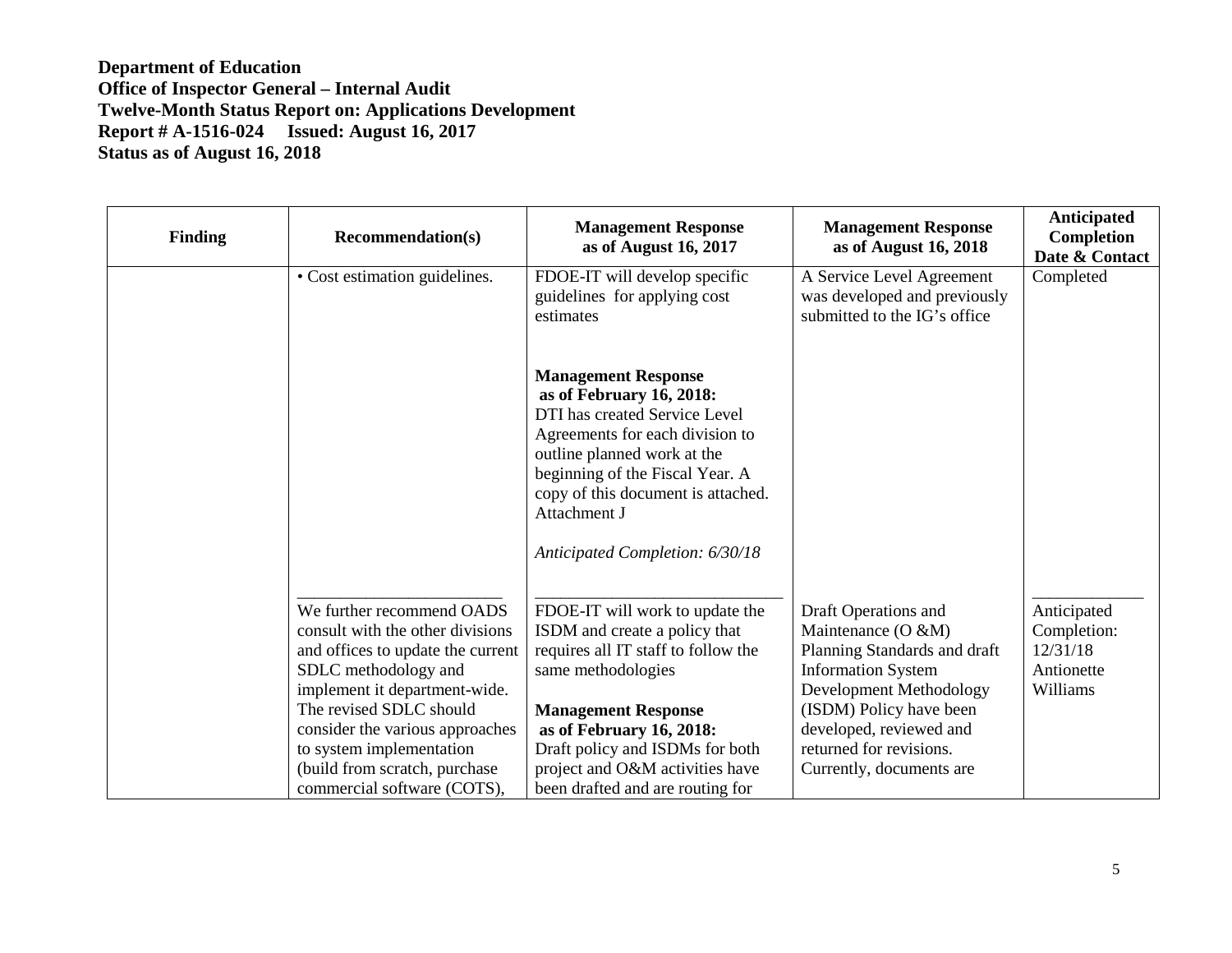| <b>Finding</b>                                                                          | <b>Recommendation(s)</b>                                                                                                                                                                                                                                                                                                                                                                              | <b>Management Response</b><br>as of August 16, 2017                                                                                                                                                                                                                                                                                                                                                                                                                                                           | <b>Management Response</b><br>as of August 16, 2018                                                                                                                                            | Anticipated<br>Completion<br>Date & Contact                                  |
|-----------------------------------------------------------------------------------------|-------------------------------------------------------------------------------------------------------------------------------------------------------------------------------------------------------------------------------------------------------------------------------------------------------------------------------------------------------------------------------------------------------|---------------------------------------------------------------------------------------------------------------------------------------------------------------------------------------------------------------------------------------------------------------------------------------------------------------------------------------------------------------------------------------------------------------------------------------------------------------------------------------------------------------|------------------------------------------------------------------------------------------------------------------------------------------------------------------------------------------------|------------------------------------------------------------------------------|
|                                                                                         | modify commercial software,<br>maintenance, etc.). Finally, we<br>recommend the department<br>include a closeout phase in the<br>SDLC in order to align with<br>national standards.                                                                                                                                                                                                                   | review/approval. Also, a Draft<br>Decommissioning policy has been<br>created to deal with end of life<br>applications. Copies of these<br>documents are attached.<br><b>Attachment E</b><br>Attachment F, G, H<br><b>Anticipated Completion Date:</b><br>12/31/18                                                                                                                                                                                                                                             | under review. See attachments<br>B and C<br>Draft Decommissioning<br>Policy is being revised to<br>include database<br>decommissioning. See also<br>draft request form See<br>attachment F & G |                                                                              |
| The department did not<br>follow the Project<br><b>Management Security</b><br>Standard. | We recommend the department<br>update the Project Management<br>Standard to include the Security<br>Planning Requirement related<br>to the Florida Cyber Security<br>Standard and ensure the system<br>security plan is documented for<br>all applicable projects. We<br>further recommend the<br>department update the<br>minimum-security standard to<br>reflect the current F.A.C. Rule<br>$74-2.$ | FDOE-IT will Resubmit the<br>Enterprise Governance plan to<br>leadership for approval ensuring<br>that it includes the Security<br>Planning Requirements related to<br>the Florida Cyber Security Standard<br>and ensure the system security plan<br>is documented for all applicable<br>projects and meets minimum<br>security standard.<br><b>Management Response</b><br>as of February 16, 2018:<br>A draft Project Management Policy,<br>Project Management Standard, and<br>Project Management Standard- | A Project Governance Plan<br>was developed, approved and<br>implemented. See attachment<br>$\mathbf{A}$<br>Draft Project Management<br>Policy has been routed for Sr.                          | Completed<br>Anticipated<br>Completion<br>12/31/18<br>Antionette<br>Williams |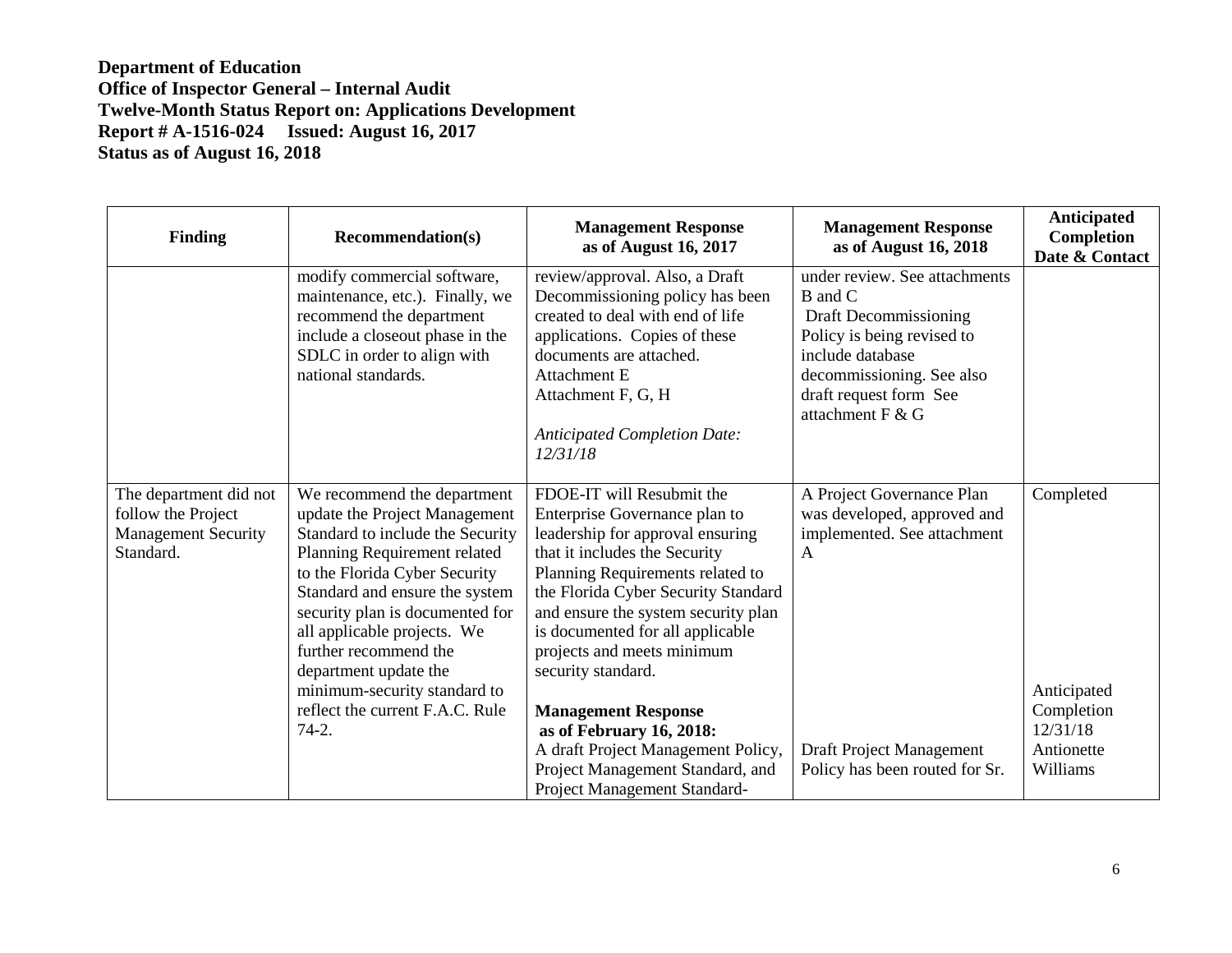| <b>Finding</b> | <b>Recommendation(s)</b> | <b>Management Response</b><br>as of August 16, 2017 | <b>Management Response</b><br>as of August 16, 2018 | Anticipated<br>Completion<br>Date & Contact |
|----------------|--------------------------|-----------------------------------------------------|-----------------------------------------------------|---------------------------------------------|
|                |                          | Contractor-Managed has been                         | Leadership review. See                              |                                             |
|                |                          | developed and is under review. A                    | Attachment D                                        |                                             |
|                |                          | copy of this document is attached.                  |                                                     |                                             |
|                |                          | <b>See</b>                                          | The Project Governance Plan                         | Completed                                   |
|                |                          | Attachment B, C, D                                  | and Project Management                              |                                             |
|                |                          |                                                     | Standard have been approved.                        |                                             |
|                |                          | The existing Minimum Standards                      | See attachments A and C. Note                       |                                             |
|                |                          | document will be updated to reflect                 | that the Project Management                         |                                             |
|                |                          | $74 - 2$                                            | Standard-Contractor-Managed                         |                                             |
|                |                          |                                                     | has been combined with the                          |                                             |
|                |                          | Anticipated Completion: 12/31/18                    | Project Management Standard                         |                                             |
|                |                          |                                                     | and reflect 74-2                                    |                                             |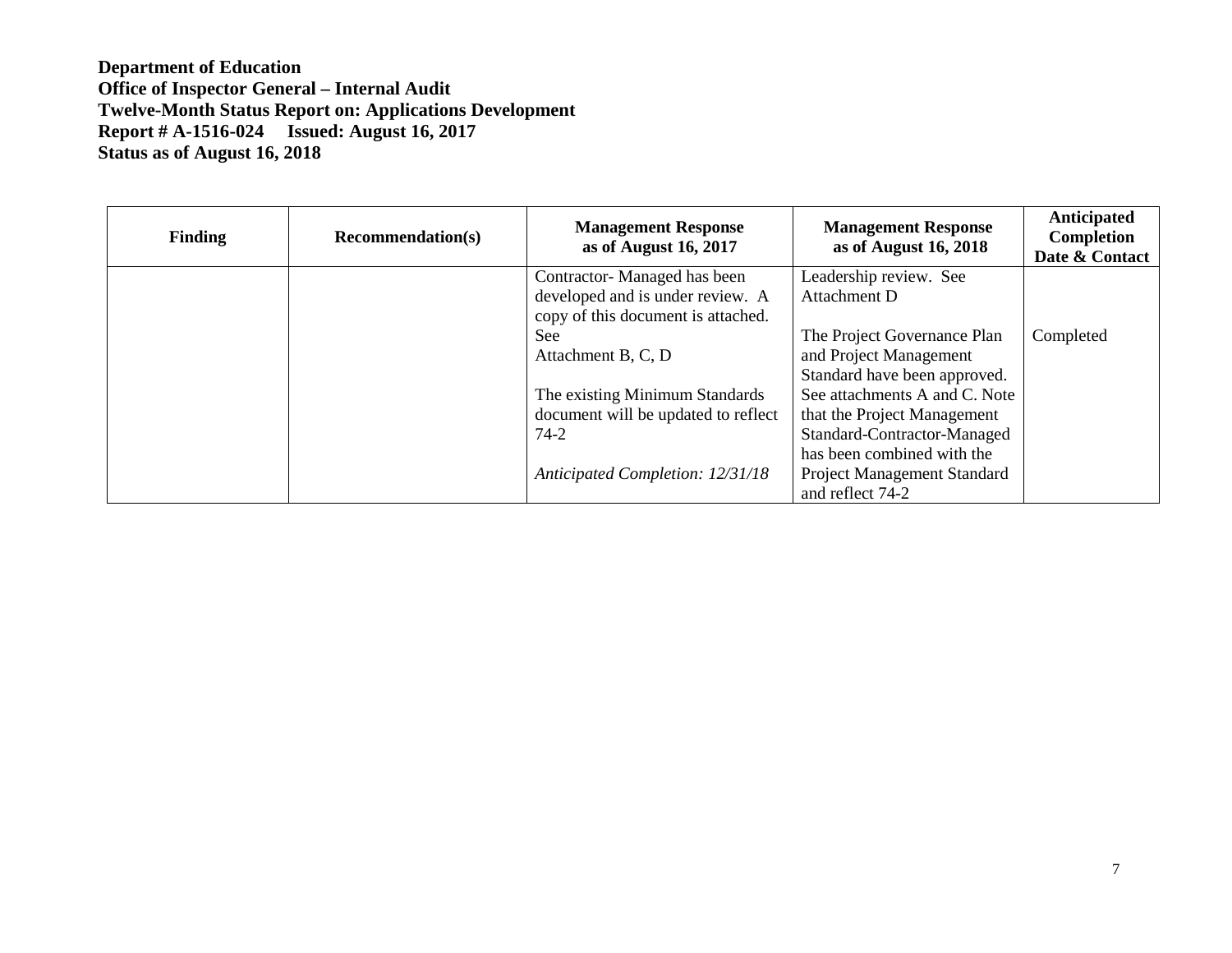| Finding                                                           | <b>Recommendation(s)</b>                                                                                                                                                                                                                                                                                                                                                                                                                                                                                                                                                                                                                                                                                                                                                                  | <b>Management Response</b><br>as of August 16, 2017                                                                                                                                                                                                                                                                                                                                                                                                                                                                                                                                                                                                                                                                                    | <b>Management Response</b><br>as of August 16, 2018                                                                                                                                                                                                               | <b>Anticipated</b><br>Completion<br>Date & Contact |
|-------------------------------------------------------------------|-------------------------------------------------------------------------------------------------------------------------------------------------------------------------------------------------------------------------------------------------------------------------------------------------------------------------------------------------------------------------------------------------------------------------------------------------------------------------------------------------------------------------------------------------------------------------------------------------------------------------------------------------------------------------------------------------------------------------------------------------------------------------------------------|----------------------------------------------------------------------------------------------------------------------------------------------------------------------------------------------------------------------------------------------------------------------------------------------------------------------------------------------------------------------------------------------------------------------------------------------------------------------------------------------------------------------------------------------------------------------------------------------------------------------------------------------------------------------------------------------------------------------------------------|-------------------------------------------------------------------------------------------------------------------------------------------------------------------------------------------------------------------------------------------------------------------|----------------------------------------------------|
| Application<br>Development Cost<br>Estimates are not<br>reliable. | We recommend OADS<br>establish documented policies<br>for conducting cost estimates.<br>These policies should include,<br>but not be limited to:<br>• Conducting detailed research<br>with the business owner prior to<br>estimating the costs of projects,<br>applications, and maintenance<br>activities:<br>• Having a knowledgeable BA<br>participate in all cost estimates<br>and document justifications for<br>deviations from the estimates;<br>• Conducting periodic budget to<br>actual comparisons to evaluate<br>the accuracy of the cost<br>estimates;<br>• Reviewing the cost estimates<br>at the end of each project to<br>evaluate the accuracy of the<br>estimate and determine if<br>adjustments to the methodology<br>are warranted;<br>• Considering whether cost and | FDOE-IT will develop specific<br>guidelines for applying cost<br>estimates. The guidelines will<br>incorporate conducting detail<br>research with business owners,<br>periodic budget comparisons, and<br>other reviews including<br>requirements for BA participation<br>in cost estimated and<br>documentation<br><b>Management Response</b><br>as of February 16, 2018:<br>DTI has created Service Level<br>Agreements for each division to<br>outline planned work at the<br>beginning of the Fiscal Year. A<br>copy of this document is attached.<br>Attachment J<br>DTI conducts a true-up mid-year<br>and end of year to evaluate the<br>accuracy. Procedures are being<br>drafted for this.<br>Anticipated Completion: 6/30/18 | DTI has created Service Level<br>Agreements for each division<br>to outline planned work at the<br>beginning of the Fiscal Year.<br>DTI conducts a true-up mid-<br>year and end of year to<br>evaluate the accuracy.<br>Procedures are being drafted<br>for this. | Completed                                          |
|                                                                   | hour estimates were met when                                                                                                                                                                                                                                                                                                                                                                                                                                                                                                                                                                                                                                                                                                                                                              |                                                                                                                                                                                                                                                                                                                                                                                                                                                                                                                                                                                                                                                                                                                                        |                                                                                                                                                                                                                                                                   |                                                    |